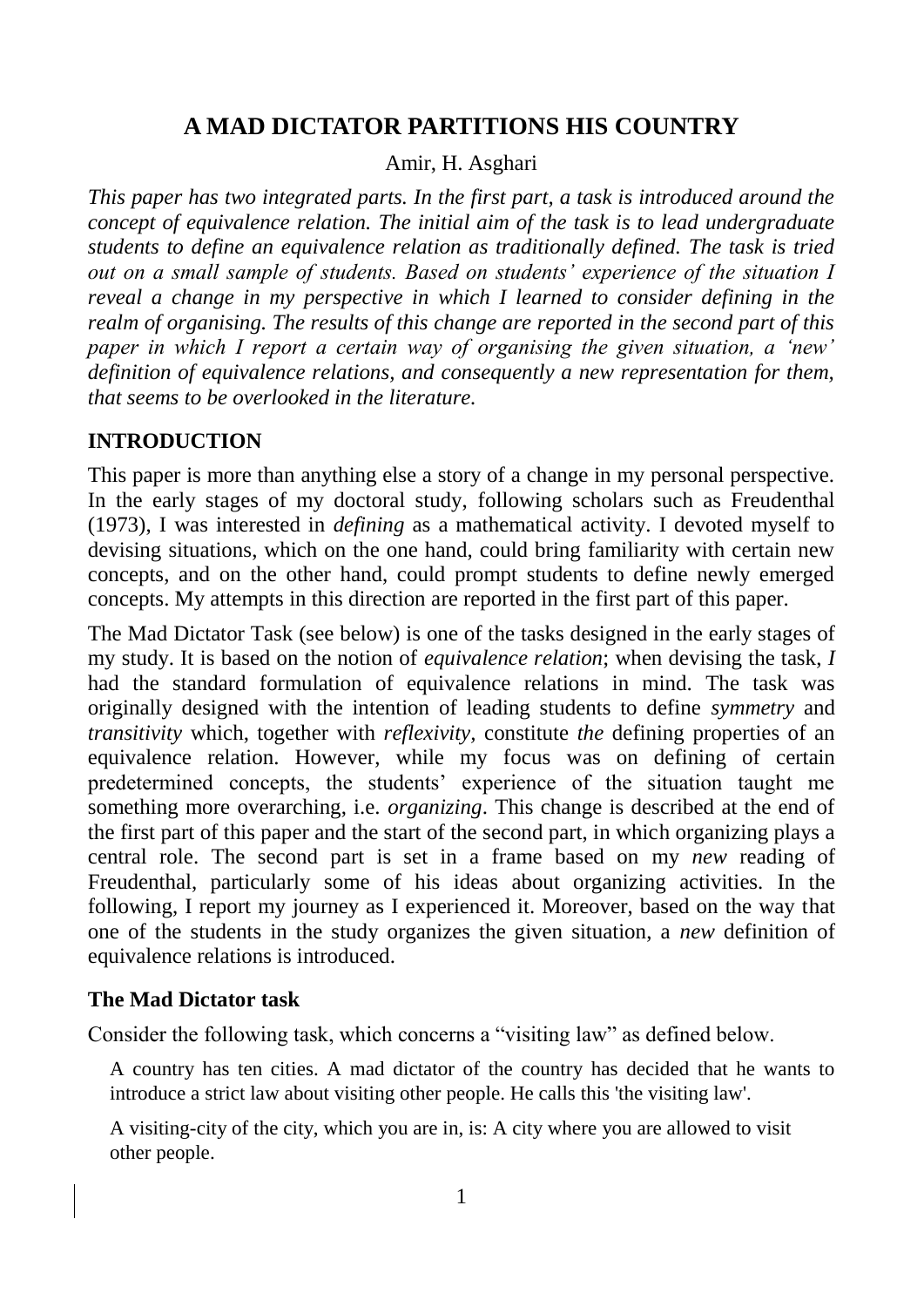A visiting law must obey two conditions to satisfy the mad dictator:

1. When you are in a particular city, you are allowed to visit other people in that city.

2. For each pair of cities, either their visiting-cities are identical or they mustn't have any visiting-cities in common.

The dictator asks different officials to come up with valid visiting laws, which obey both these rules. In order to allow the dictator to compare the different laws, the officials are asked to represent their laws on a grid as figure 1.



### **Figure 1: a grid to represent a visiting law**

The initial aim of the Mad Dictator Task was to lead 'lay' undergraduate students (i.e. those unfamiliar with the mathematical definition of equivalence relations) to define an equivalence relation in the traditional way, in terms of the three properties of *reflexivity*, *symmetry* and *transitivity*. The *success* of the tasks was determined by the extent to which lay students noticed and defined these predetermined properties. The tasks and the results of this phase of the study are discussed below.

## **The underlying structure of the Mad Dictator task**

The Mad Dictator task is based on the notion of equivalence relation. According to the standard mathematical account, an equivalence relation is a relation  $\sim$  on a set *S* that has three properties: *reflexivity* ( $a \sim a$  for all  $a$  in *S*), *symmetry* (if  $a \sim b$  then  $b \sim a$ ), *transitivity* (if  $a\nightharpoonup b$  and  $b\nightharpoonup c$  then  $a\nightharpoonup c$ ). Suppose  $\sim$  is an equivalence relation on S and a is an arbitrary element of S, then the set of all elements of S that are related to a is called the *equivalence class* of a. It follows from reflexivity, symmetry and transitivity that for each pair of elements of S, say a and b, either the equivalence class of a is *equal* to the equivalence class of b or the intersection of the equivalence class of a and the equivalence class of b is the empty set. Given this, and also considering that every element, say a, belongs to an equivalence class, namely the equivalence class of a, it can be seen that an equivalence relation on a set S *partitions* the set into equivalence classes, i.e. the set is divided into mutually exclusive classes. Conversely, suppose there is a set of mutually exclusive subsets of S, such that each element of S belongs to one of them, then the following relation is an equivalence relation:

a~b if and only if a and b belong to the same subset.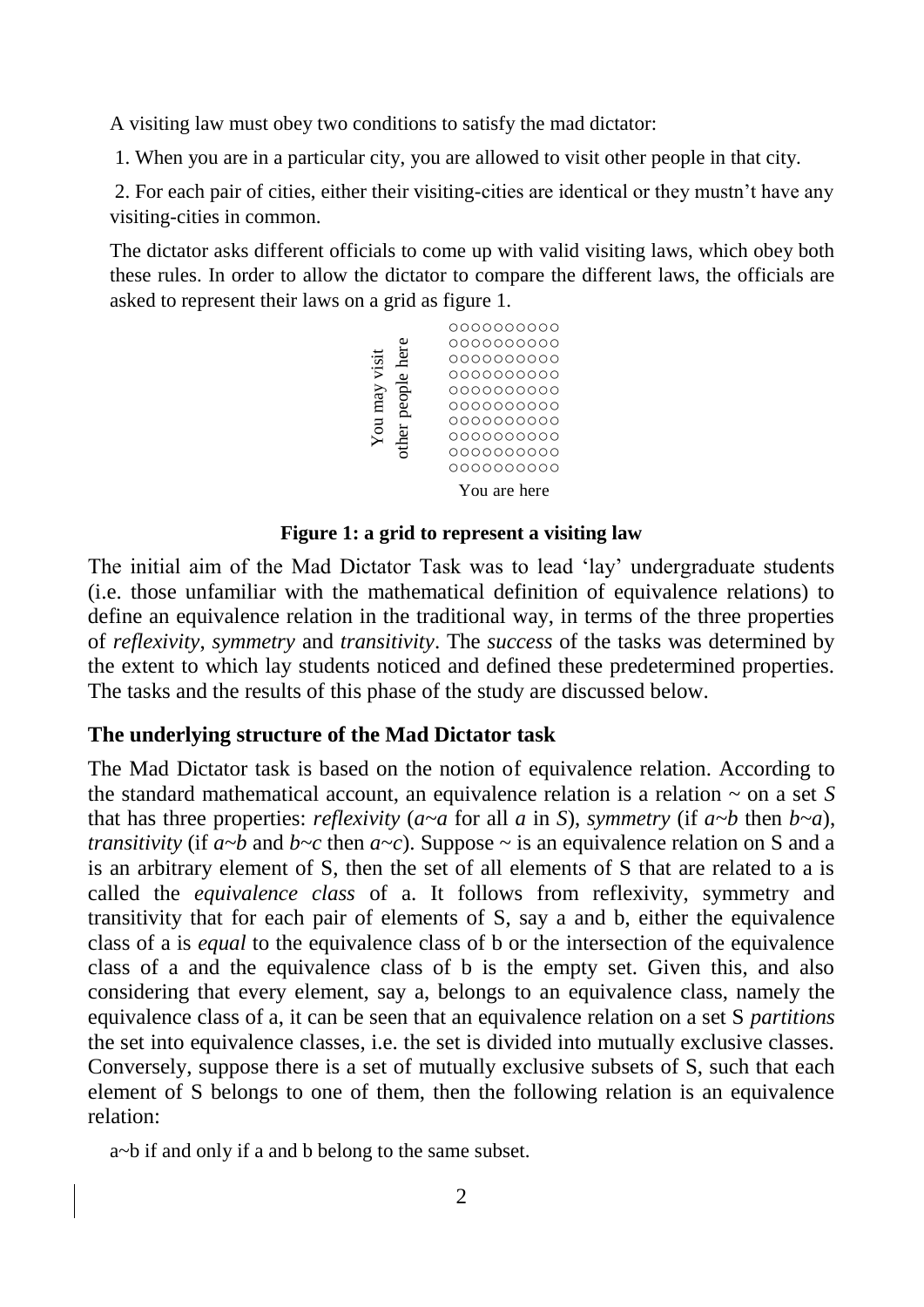In the context of the Mad Dictator Task, let a~b if b is a visiting-city of a. Then  $\sim$ would be an equivalence relation, providing that we have satisfied the second conditions of a visiting law:

For each pair of cities, either their visiting-cities are identical or they mustn't have any visiting-cities in common.

It is worth stressing that the first condition of a visiting law guarantees that each city has at least one visiting-city, i.e. that city itself.

The task was originally designed with the intention of leading students to the ideas of symmetry and transitivity through creating their own examples as demanded in the first task. They would then be asked to provide *the minimum amount of information* through the following additional task:

The minimum amount of information task: The mad dictator decides that the officials are using too much ink in drawing up these laws. He decrees that, on each grid, the officials must give the least amount of information possible so that the dictator (who is an intelligent person and who knows the two rules) could deduce the whole of the official's visiting law. Looking at each of the examples you have created, what is the least amount of information you need to give to enable the dictator deduce the whole of your visiting law.

Before discussing how students' experience of these tasks changed my point of view, I shall explain some of their subtleties.

# **SUBTLETIES IN THE MAD DICTATOR TASK**

An equivalence relation is first and foremost a relation. Thus let me start from relations in general. Set theoretic treatment of relations gives both a *unit* and *plural* character to those elements that relate to each other. This aspect can be implicitly seen in the introductory paragraph of the chapter on relations in Stewart and Tall (2000):

The notion of a relation is one that is found throughout mathematics and applies in many situations outside the subject as well. Examples involving numbers include 'greater than', 'less than', 'divides', 'is not equal to', examples from the realms of set theory include 'is a subset of', 'belongs to'; examples from other areas include 'is the brother of', 'is the son of'. What all these have in common is that they refer to two things and the first is either related to the second in the manner described, or not (p. 62).

Each one of the 'two things' in Stewart and Tall's examples implicitly belongs to a set; therefore, even though, for example, 1 in  $2 > 1$  is treated as an individual, being in the set of integers gives an infinite access to it and illuminates its plurality. In general, those 'two things' are not only single individuals, but also something that can fill one of the two sides of a relationship, or more importantly fill both sides of a relationship; they are simultaneously unit and plural.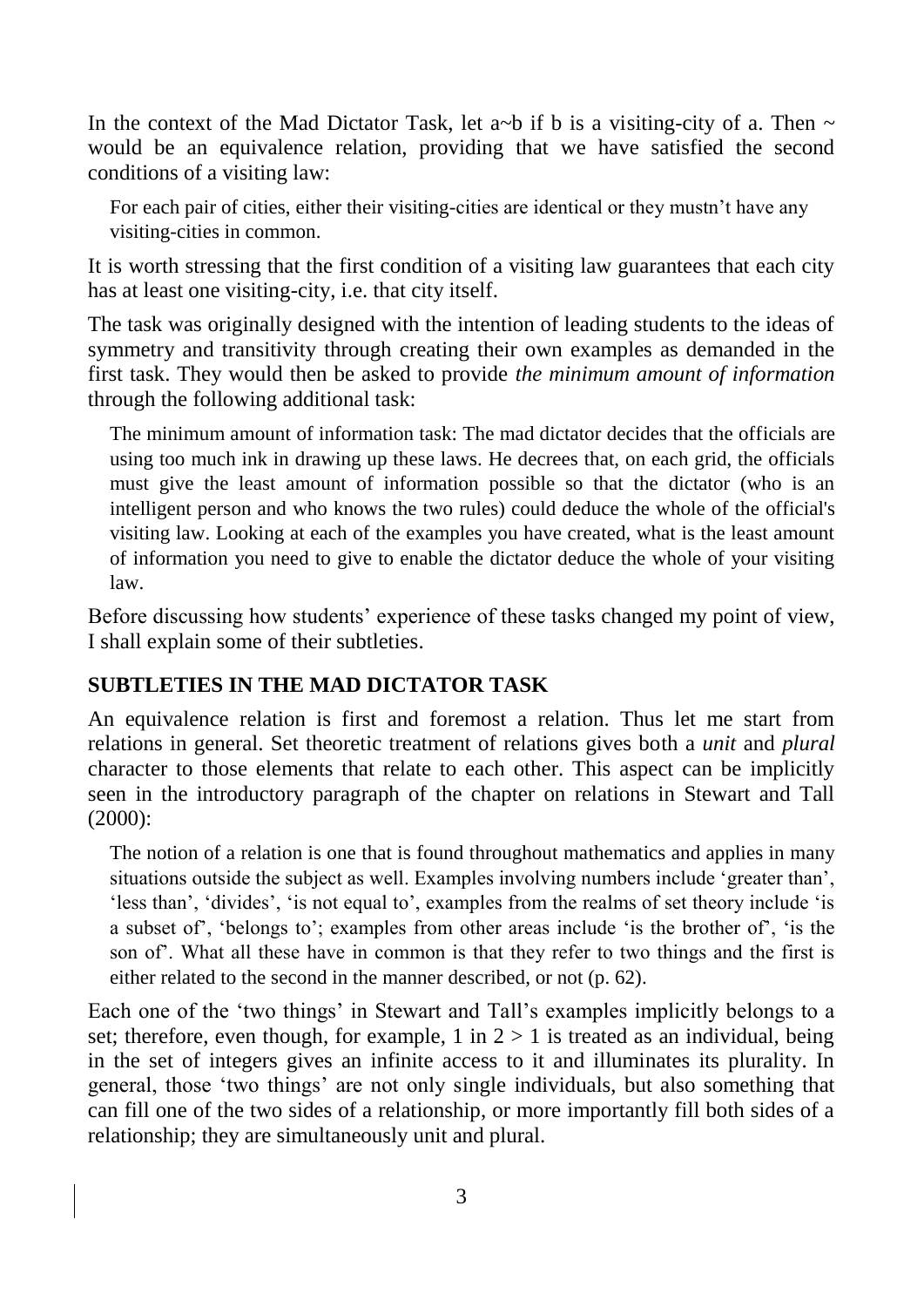As a particular relation, an equivalence relation inherits the above peculiarities in a more remarkable way. When we are looking for a concrete example of an equivalence relation, we are apt to define a relation between *two* different things or people, saying, for example, *both* have the same colour, *both* live in the same street. We can check the possession of the given relationship between those two things or people by pointing to them. We can even do this at a more concrete level, what Dienes (1976, p. 9) refers to as 'first order attributes'. For example, they are both green, or they both live in Oxford Street. However, as Dienes pointed out, the former way of checking, described as 'second order attributes', is more abstract and more difficult than the latter:

To have the same colour as something else is a much more sophisticated judgement than to say that they are both green. (ibid., p. 9)

I should add that considering 'second order attributes' seems inextricable from grasping the reflexive property. To grasp the reflexive property, first we must go one step further, and look at the situation as '…having the same colour as…', '…living in the same street as…', and so on. This step demands, on the one hand, a transfer from unity to plurality in the sense described for relations in general, and on the other hand, a transfer from plurality to unity, i.e. coming from *both* to *each.*

In sum, although bringing plurality and unity together is hardly accessible in the concrete cases, I tried to achieve it, in the designed situation, by giving a definition in which a city is used to refer to the people in the city. That is, "each city is its own visiting-city" (metonymically) stands for "in each city you can visit other people". The former is an expression of the reflexive property that is visible as the main diagonal of the grid.

I now turn to the earlier data where more details of the tasks are revealed in the context of the students' work.

## **PRELIMINARY STUDY**

The preliminary study started with a small opportunistic sample of students comprising two first year undergraduate mathematics students, and two second year undergraduate physics students. All were students in one of the top five ranked universities in the UK. The two mathematics students have been taught equivalence relations a few weeks before the interview in a course entitled 'Foundations' held at the University. The two physics students had no previous *formal* idea about the subject. In the interview with the mathematics students, I aimed at seeing the situation through the eyes of *informed* persons. I planned to revise the tasks (if necessary) for use with lay students like the two physics students.

The students took part in interviews in which they worked on the Mad Dictator task. The students were invited to be interviewed in pairs, two mathematics students together, and two physics students together. Each interview took about one hour. In the course of the interview, I invited them to think and talk aloud so that I could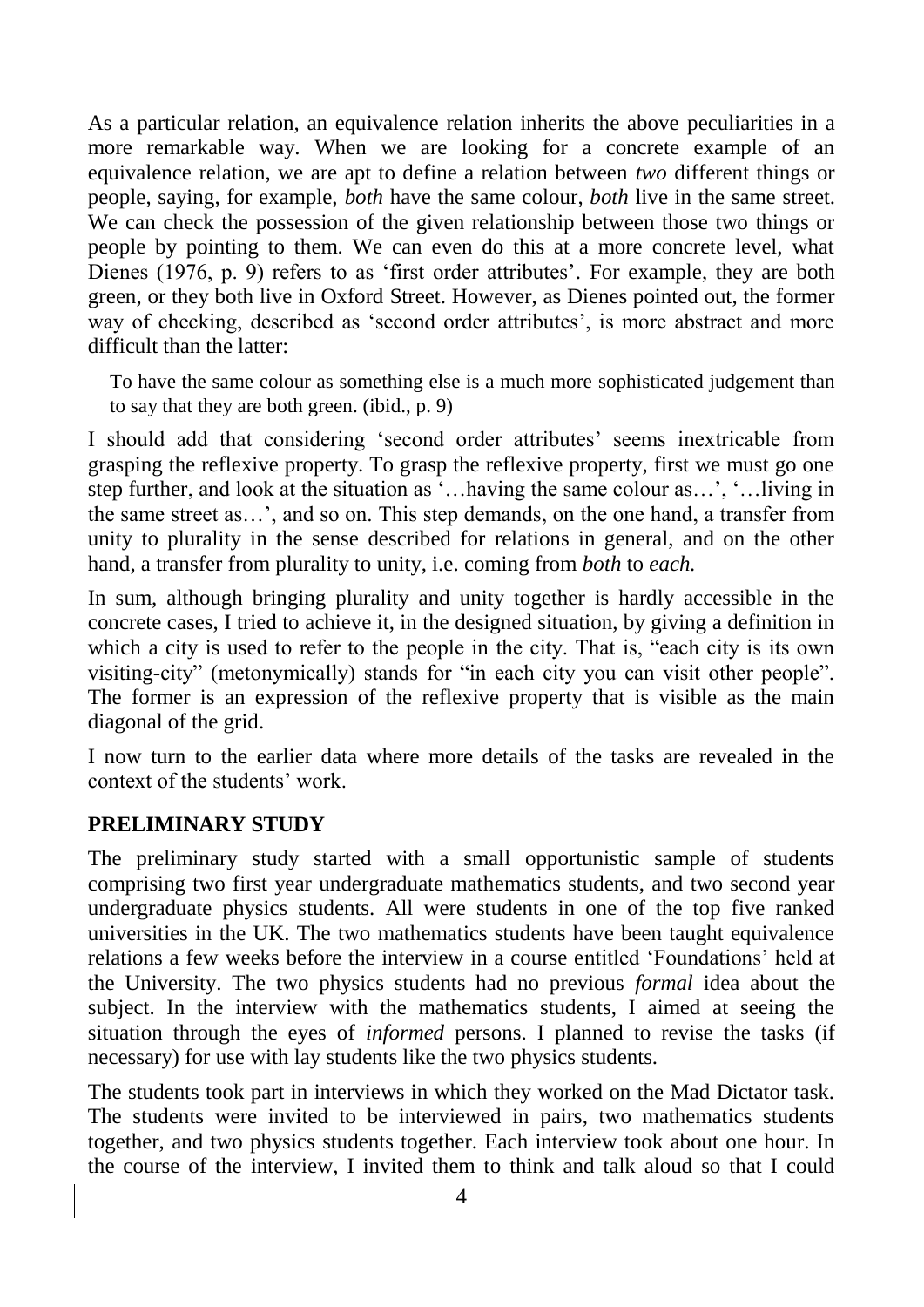audiotape their utterances. They were also encouraged to write down their ideas. The interviews had a simple structure; the two tasks (generating an example of a visiting law, and giving the minimum amount of information) were posed in order. As soon as one of the students had made one or two examples agreeable to all (the interviewer and interviewees), we started the second task. I participated in the interview like a teacher, with the aim of teaching certain predetermined concepts. As interviewer and as analyst, I was looking for these concepts in students' utterances.

The interview with the physics students illuminates the nature of the initial interviews. Andy is one of the two physics students that made his own examples, noticed the symmetry of each figure, and gave a reason for that symmetry. He suggested the following information to convey his examples to another student:

Andy: I am going to tell you some groups, each group visits all the other ones in the group and hence it is visited by all the other ones in the group, it visits them and it is visited by them.

Soon afterwards, I helped him to *separate* the given conditions from the symmetry (in the following, we agreed to take the first condition for granted):

Andy: the second one implies the symmetry.

Interviewer: the second one implies the symmetry or the symmetry property implies the second one.

Andy: they imply each other.

- Interviewer: But you had an example here (pointing to a non-example symmetrical figure).
- Andy: This is symmetrical, oh no, it isn't, and this one doesn't work.

And then, looking for the transitivity, I asked the following direct question:

Interviewer: What condition must you add to have the second one?

While scrutinizing the present examples:

Andy: I am not sure what sort of answer you are looking for.

And shortly after that:

Andy: I can't think of any way to say the second law better than it is already said.

I was surprised by Andy's responses. More surprises were to come when I compared the results of the first two interviews.

Hagh and Shah, the two mathematics students, came to talk about symmetry when they were looking for the minimum amount of information:

Hagh: If you just give me a symmetrical half, you can give me half, then I can do it by symmetry.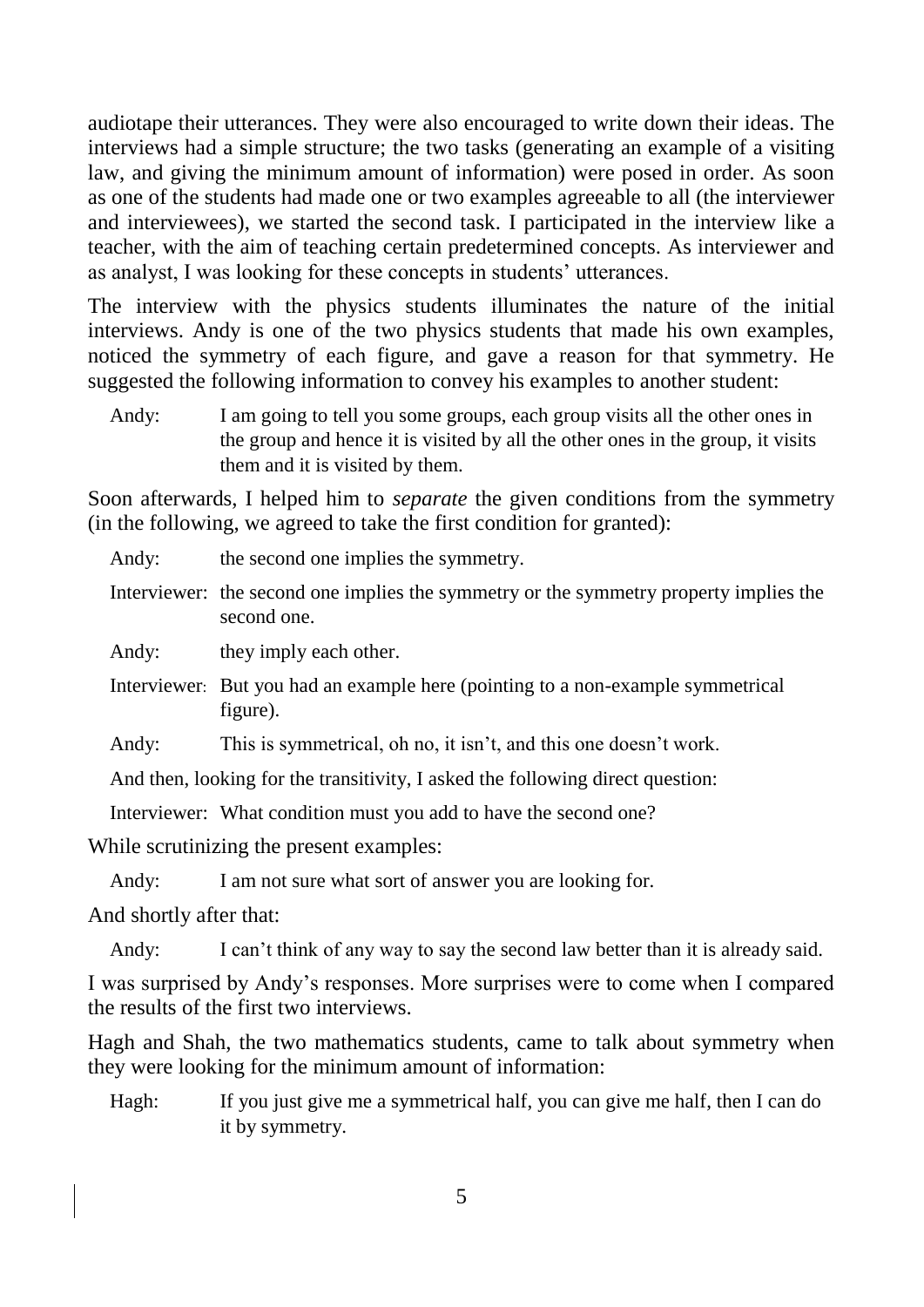Hagh then employed this newly noticed property to reject one of Shah's generated figures as an example:

Hagh: I am saying picture has to be symmetric, now what he's got there, it is not symmetric, it's not valid, it doesn't obey the rules, it's not an example.

And soon after, based on the same property, they accepted a symmetric non-example figure as an example. They also gave "half of the information" (the symmetric half) as the minimum amount of information, while considering other properties:

| Hagh: | I ignore the diagonal; I'll give half of the information.                                                 |
|-------|-----------------------------------------------------------------------------------------------------------|
|       | Interviewer: Does it always work?                                                                         |
| Hagh: | I guess if you had like a rotating group, if you like, two can go to five, five<br>can go to seven, then, |
| Shah: | two has to go to five,                                                                                    |
| Hagh: | seven has to go to five, and                                                                              |

While in the course of these events there was no sign of relating the symmetry idea and grouping idea to each other or of separating them from each other. Suddenly, however, they realized the equivalence relation in the situation:

Shah: Basically it's equivalence relation; this is reflexive, symmetrical and transitive.

Not even the successful deduction of these three properties from the two given conditions was of help to them to *separate* the different concepts encountered:

Interviewer: what about symmetry, if one is symmetric, it has necessarily both properties or not.

Shah: if it has symmetry, yes it is.

Hagh: that means if you come up with a symmetric picture it must be an example, symmetry is equal to that two happen (the two given conditions).

In comparison, Andy, one of the two physics students, related the symmetry idea to the other ideas when only two cities were involved:

Andy: because it's gonna be each city that you visit can visit you, it's gonna be symmetrical about that line, that's what implied by this, so it's gonna be *symmetrical* down there, um, three and six are *grouped*

Even so, when more than two cities were involved, still those two ideas appeared to be isolated:

Andy: Each in group visits all the other ones in the group, because one is the same group as five, so then it visits one, five and seven, five is in the same group as one and seven, and five so visit one, five and seven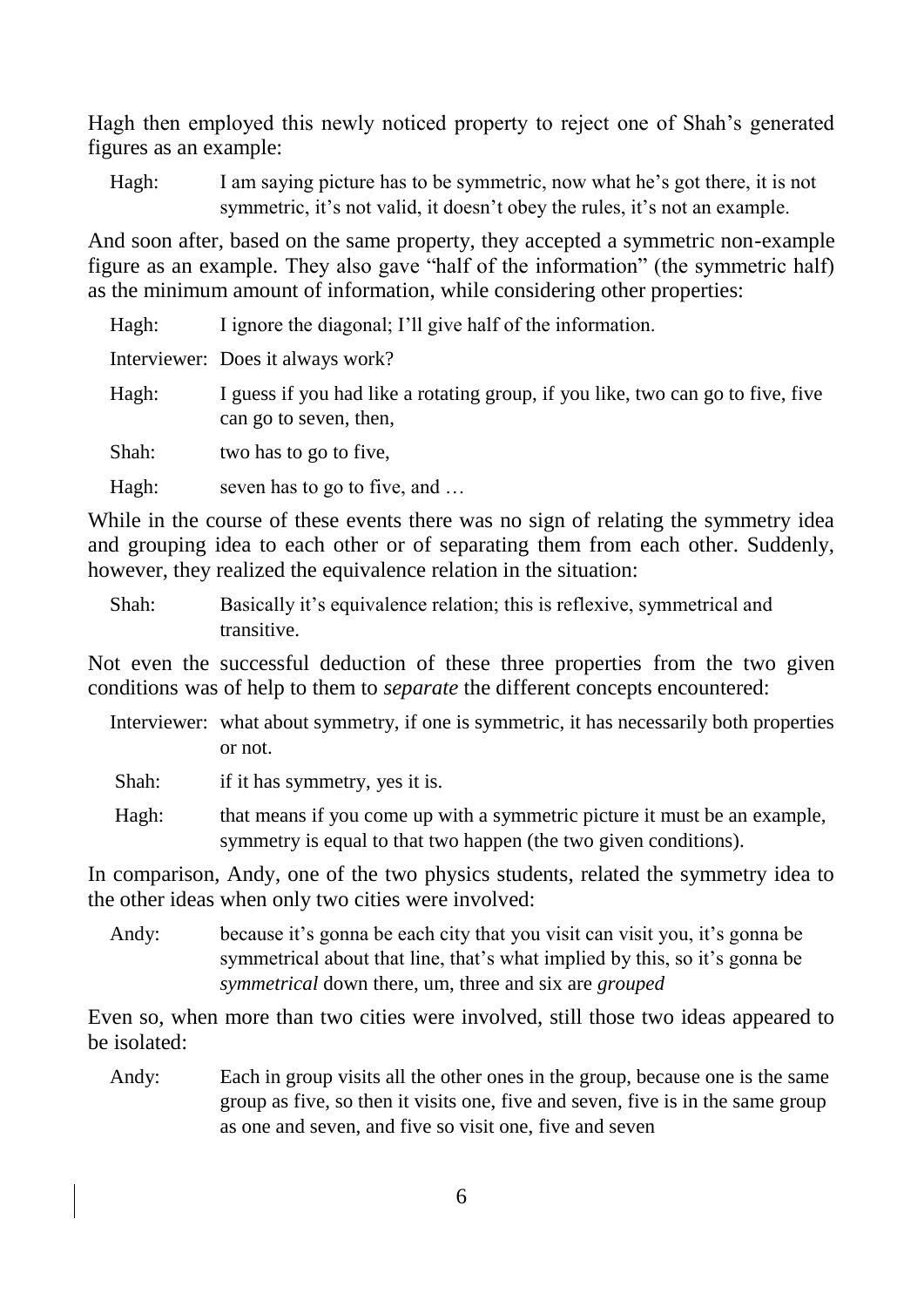While in the last excerpt there is no sign of symmetry, in the following there is only a loose reference to symmetry:

Andy: if you go along the columns one by one, and you see, you know symmetry, you can see that two visit nine and ten, you know that they must visit each other, so you have to check that ten visits nine*…* 

In general, he referred to many different ideas without maintaining those ideas from one time to the other, and without necessarily relating those ideas to each other as the mathematics students did.

These two interviews radically affected my criterion for success and failure of the situation.

## **Discussion: success or failure**

When I started the preliminary study, my criterion for success was whether students engaging in the situation could spot certain predetermined concepts; in particular, whether they could spot symmetry and transitivity or not. Having that criterion in mind let me scrutinize the last two interviews in terms of success or failure. Both groups of students successfully noticed symmetry, while only the mathematics students who had already been taught equivalence relations noticed transitivity. Therefore, as far as symmetry is concerned, the situation could be taken as a success, and regarding transitivity, as a failure, particularly, since the study would eventually target students who have not been taught the subject.

On the other hand, the students brought to my attention something I had previously ignored, something that was not then a yardstick to assess the success of the situation, but turned out to be as effective as symmetry and transitivity when tackling the requirements of the situation, i.e. the idea of 'grouping'. To be precise, despite the fact that I was aware of the idea of 'grouping' (or in a certain sense, 'partitioning') as a logically closely related concept to equivalence relations, the presence of symmetry and transitivity prevented me from realizing the extent to which these other concepts were involved. Furthermore, beyond these individual concepts, this first study revealed something that certainly played a crucial role in preparing me for relinquishing my criterion for success, i.e. the ways that those individual concepts could be related to each other. While for me these individual concepts had certain relations informed by the formal treatment of them, for students, they were mainly related to each other by their functionality within the situation.

Altogether, considering the data it seemed that my original view of success, which was mainly based on tracing certain predetermined concepts in students' utterances, was very narrow. Nonetheless, there was still one possibility to keep that view by modifying the tasks and/or adding certain new tasks in such a way that they would facilitate (1) the students' grasp of the missing concept of 'transitivity', and (2) the predetermined ways of connecting all the concepts involved in the situation. Furthermore, any measures of success should take account of two criteria: the extent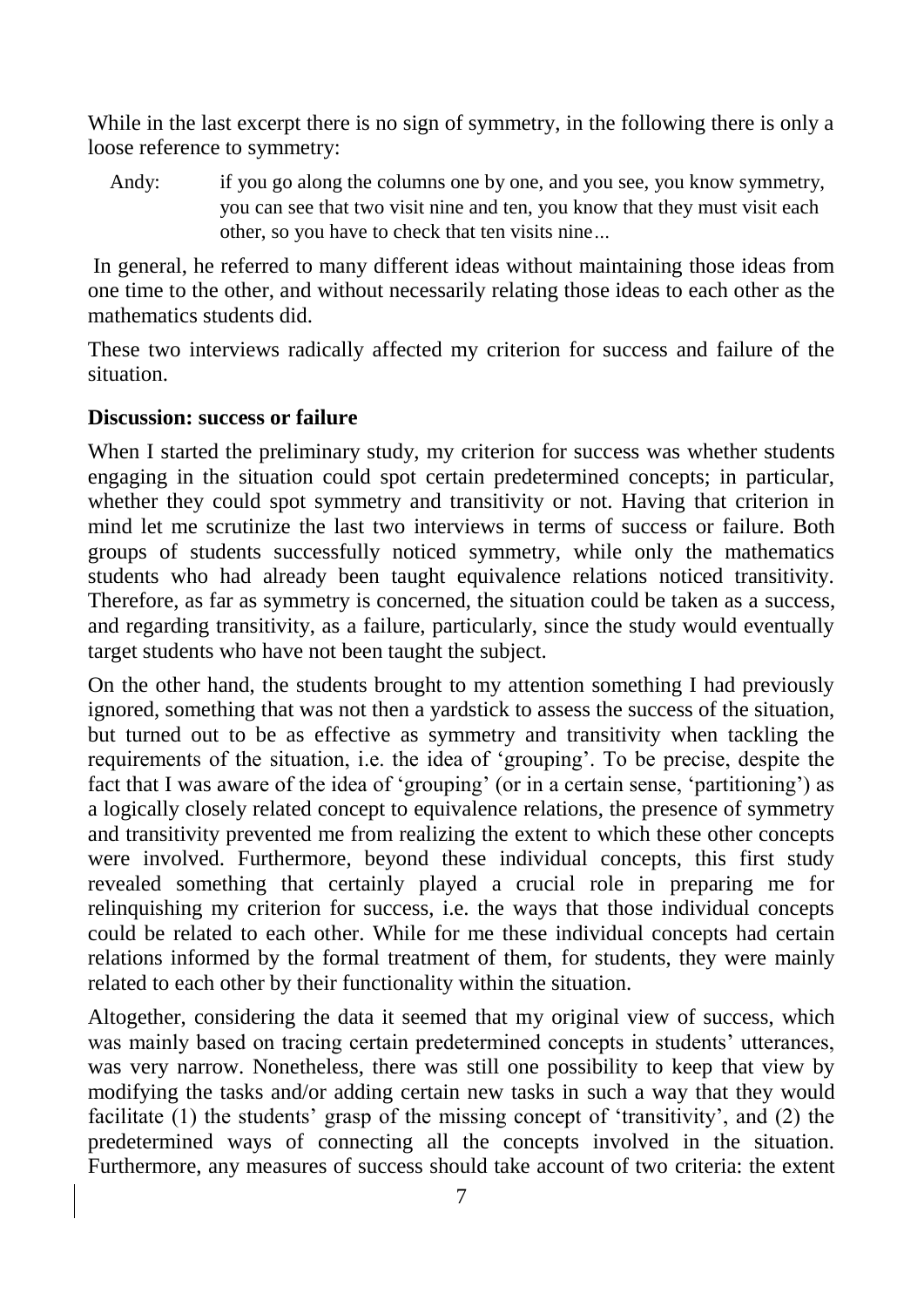to which those predetermined concepts would be brought up in each interview, and the extent to which their logical relations would be matched with the standard ones. To put it more simply: the more standard the outcome, the more successful the situation. On the other hand, by narrowing the situation in order to make success more likely, the more restricted, involved and artificial it would be. Nonetheless, there would still be no guarantee that it would achieve what it had been designed to achieve. These realizations led to the second part of the study in which constructing a definition is regarded as the last part of an *organizing* activity.

# **DEFINING IN THE REALM OF ORGANIZING**

The realisations I have described above led to a change in my reading of the literature. Freudenthal's work has certainly had a great effect on the literature on defining. However, he himself favoured defining only as the finishing touch of an organizing activity:

Most often definitions are not preconceived but the finishing touch of the organizing activity… In the course of these activities the student learns to define, and he experiences that defining is more than describing, that it is a means of the deductive organization of the properties of an object (Freudenthal, 1973, p. 417).

Looking at the initial data, the idea of organizing that was then in the background of my reading of Freudenthal came to the foreground. I learnt to see the situation that the students were engaged in as a situation that "begs to be organized" (Freudenthal, 1983, p. 32). I should add that I have only partly adopted Freudenthal's plan; I became interested in the ways that students organize the given situation, rather than "teaching them to manipulate any particular means of organizing".

The change in my perspective naturally led to the following methodological change: when interviewing and analysing I started to suspend my understanding of equivalence relations and related concepts as the yardstick for success and failure. In other words, I started to see the situation through students' eyes. These changes are put into practice in the pilot study.

# **PILOT STUDY**

To give a flavour of the pilot study, let me present a snapshot of the data coming from the interview with Tyler who was an undergraduate computer science student. This interview took about one hour. The structure of this interview remained more or less as it was in the preliminary study. However, I was trying to keep an open mind when interviewing and when analysing the data. The verbatim transcribed tape and Tyler' written works were treated as data.

To satisfy the first condition of the given situation, Tyler marks the diagonal and continued as follows:

Tyler: If I am in city one, and we allow to visit city two, how the other things need to change, to keep the

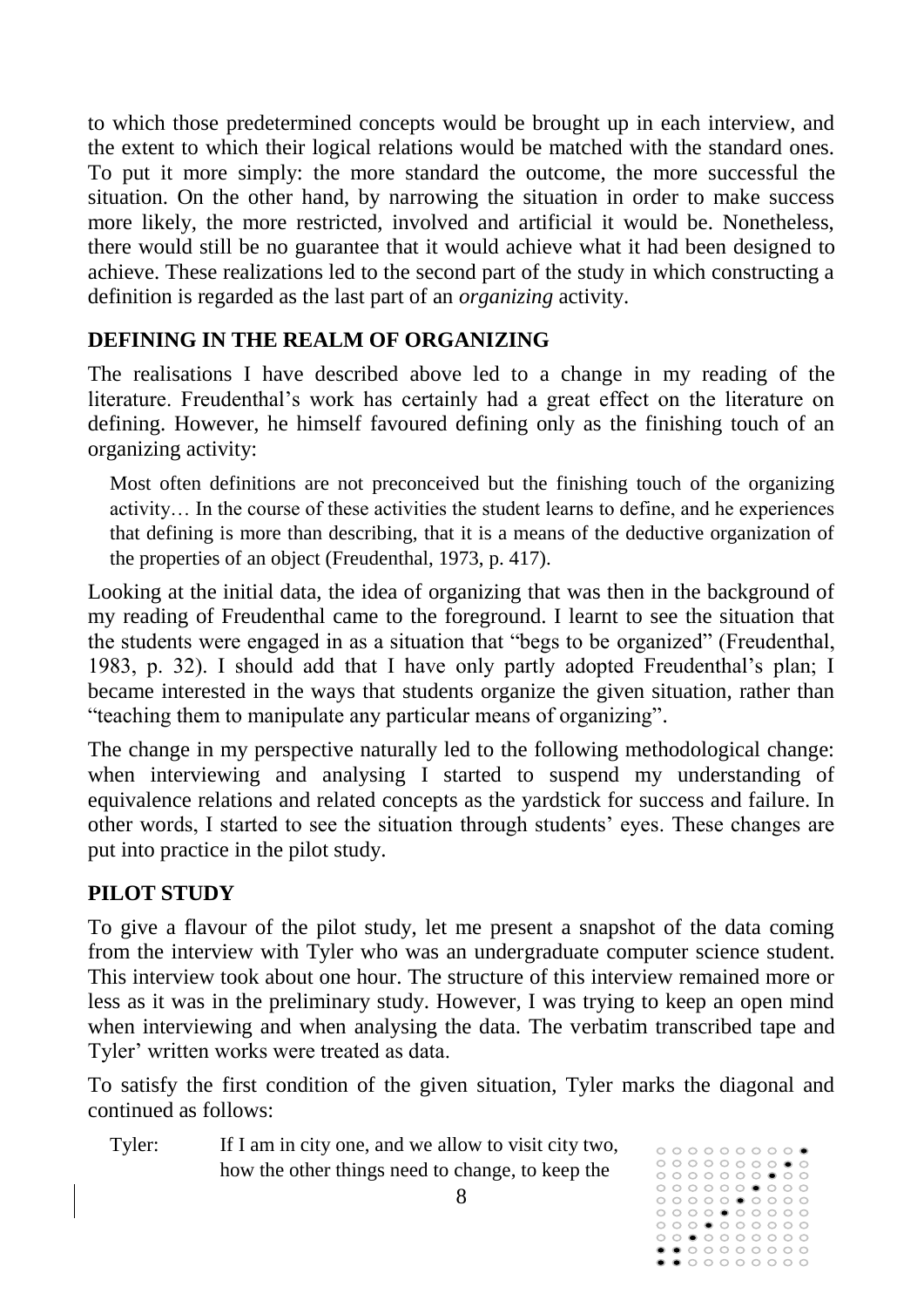rules consistent and see either they are completely the same or completely different, so aha, so city two now have to be able to visit city one...

> $\bullet\bullet\circ\circ\circ\circ\circ\circ\bullet$  $000000000$  $00000000$

 $\bullet$ 0000000

 $000000000$  $00000000000$  $00000000000$  $00000000000$  $0.0000000000$  $\bullet$  0000000

 $\bullet$ 

 $\circ$   $\circ$ 

He then considers two things: "mirroring in y equals  $x$ " and "box" (square) and then "to see what was happening" he decides to make city one visit city ten:

Tyler: … and I realised first that, city ten has to visit city one… so that the second law …city ten has to visit city two… now I look at the city two, now I realised they are different from city one…so I copy number one on to number two also just to keep them the same…

As a result, Tyler abandons the "block square", keeps the "mirroring" and *proves* it as a "general pattern of these dots" (if  $(x, y)$  then  $(y, x)$ ). In addition, the way that he proves "mirroring", gives him a new insight, i.e. considering the relationship between any two individual cities:

Tyler: If you allow a city to visit any other city, then it's gonna end up with having the same visiting-rules as that city that's allowed to visit and vice versa...

Having considered several different ideas, he transcends the situation by introducing a new concept with general applicability (the 'box concept'):

Tyler: How do I say that columns must be the same mathematically? (He writes) If  $(x1, y1)$  and  $(x1, y2)$  and  $(x2, y1)$  then  $(x2, y2)$ 

Interviewer: Could you explain?

Tyler: I think it's a mathematical way of saying …if a column has two dots, and there is another column with a dot in the same row, then that column must also have the second dot in the same row…I take maybe *a box of four dots*…I use the coordinate because that makes it very general, and so if I made that my second law, for a mathematician might be easier to follow.

Has Tyler explicitly generated a new definition? It depends on what we decide to count as an act of defining. For the moment, it is safer to say Tyler has explicitly generated a new concept (and, for me, an unexpected one) in order to *locally organize* this situation. Interestingly, using this new concept (hereafter, the box concept) we can offer a new definition for equivalence relations (see below).

### **The box concept as a** *local* **concept**

Tyler has explicitly generated the box concept in order to *locally organize* the situation. This idea is inspired by both Tyler, who used the box concept for the first time, and Freudenthal, who developed the ideas of *global organization* and *local organization*. In this section, I will discuss the box concept in the light of the latter ideas.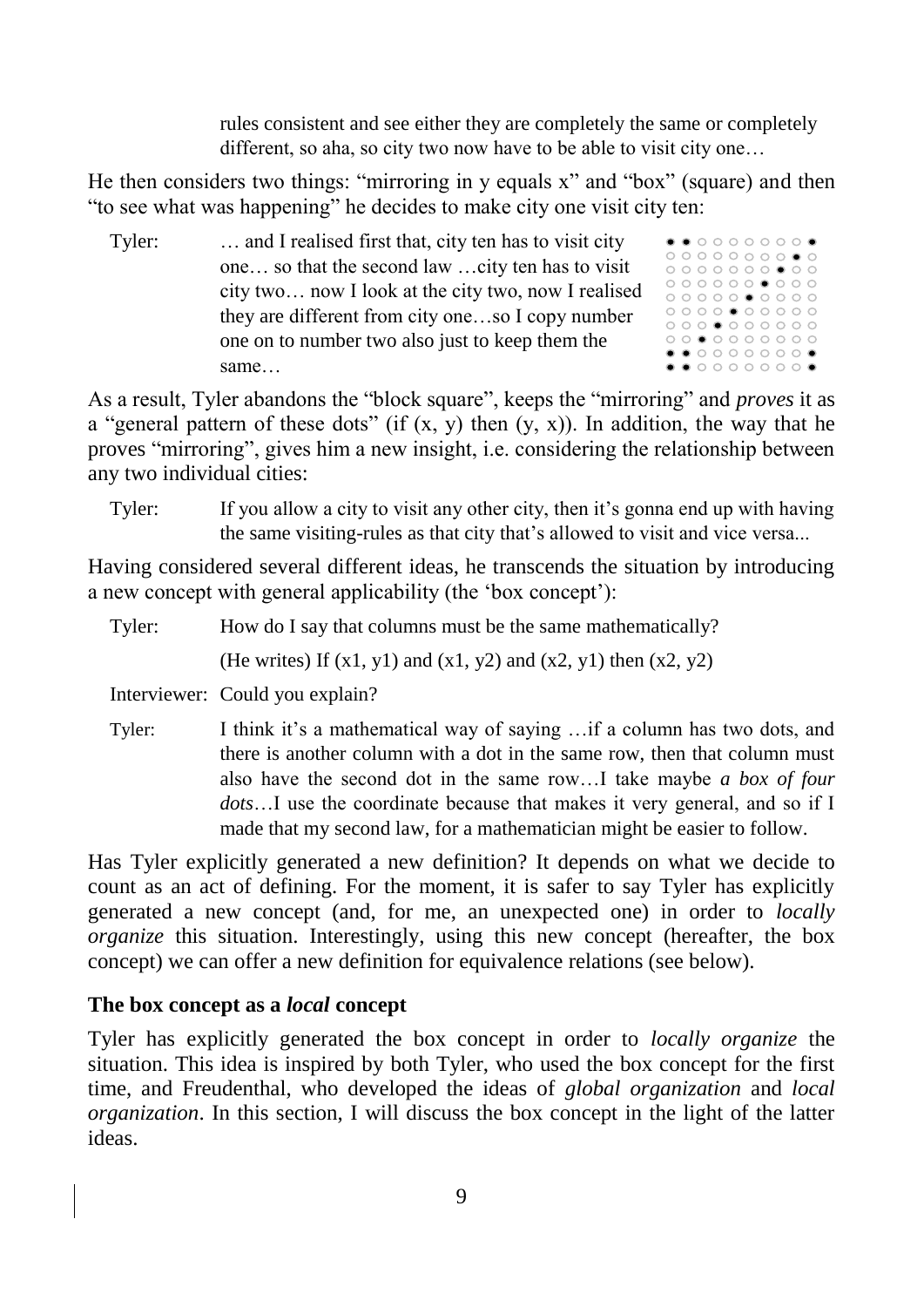In the preface of *Mathematics as an Educational Task*, Freudenthal (1973) says how as a mathematician he found it hard to rearrange his old ideas about teaching for his book. He explains that:

The problem was not the dialectic instead of the deductive style, and the local organization of the subject matter was not a problem either. But the *global organization* was the sore point. I could not use the formal organization of a mathematics course or treatise where the author says, or writes things like "because of theorem… (cp. p. …), applied under the condition of corollary… (p. …), it appears that the definitions of …on p. …and on p. …are equivalent." I could not use this method nor could I invent another form of organization. Thus the present book is, from the view point of a mathematician, badly organized (p. ix).

The tension between global and local organization starts right from the beginning of the book and goes through to the end. Examples of this tension and of local and global organizations are abundant throughout the book. However, if we look for a *definition* that covers all these examples, we find only certain sparse attempts to give a definition. Even these rare attempts are somehow anchored to the examples or the context that they originated from. One of these attempts is the following, made when Freudenthal discusses the case of (teaching) geometry.

[The student] learns the global organization, that is organizing not a system internally, but a category of systems by looking from outside- he learns to axiomatize (p. 454).

But globally organizing is not axiomatizing. Axiomatization is only an example, an extreme case of a global organization.

Though Freudenthal does not say explicitly what he means by local and global organization, he is explicit about "mathematics as an activity" in which organizing in its different forms plays a vital role. He also explicitly warns us not to underestimate the importance of organizing locally; for "in general, what we do if we create and if we apply mathematics is an activity of local organization" (p. 461).

In the light of this distinction it is now possible to add the box concept to Freudenthal's examples. The box concept only gives us a local organization while the standard account of equivalence relations provides us with a global one in which two important types of relations (equivalence relations and order relations) can be seen as particular types of transitive relations. However, it seems that the box concept has one or two interesting consequences, as I will now discuss.

## **Equivalence relations revisited**

To see the importance of the box concept, I have to resort to an even more formal treatment of equivalence relations. To give this formal and *partially pictorial*  formulation, let me refer to a research paper that interestingly suggests a "visual representation" for *all* the standard properties of an equivalence relation. According to Chin and Tall (2001, p. 245), these visual representations are as follows: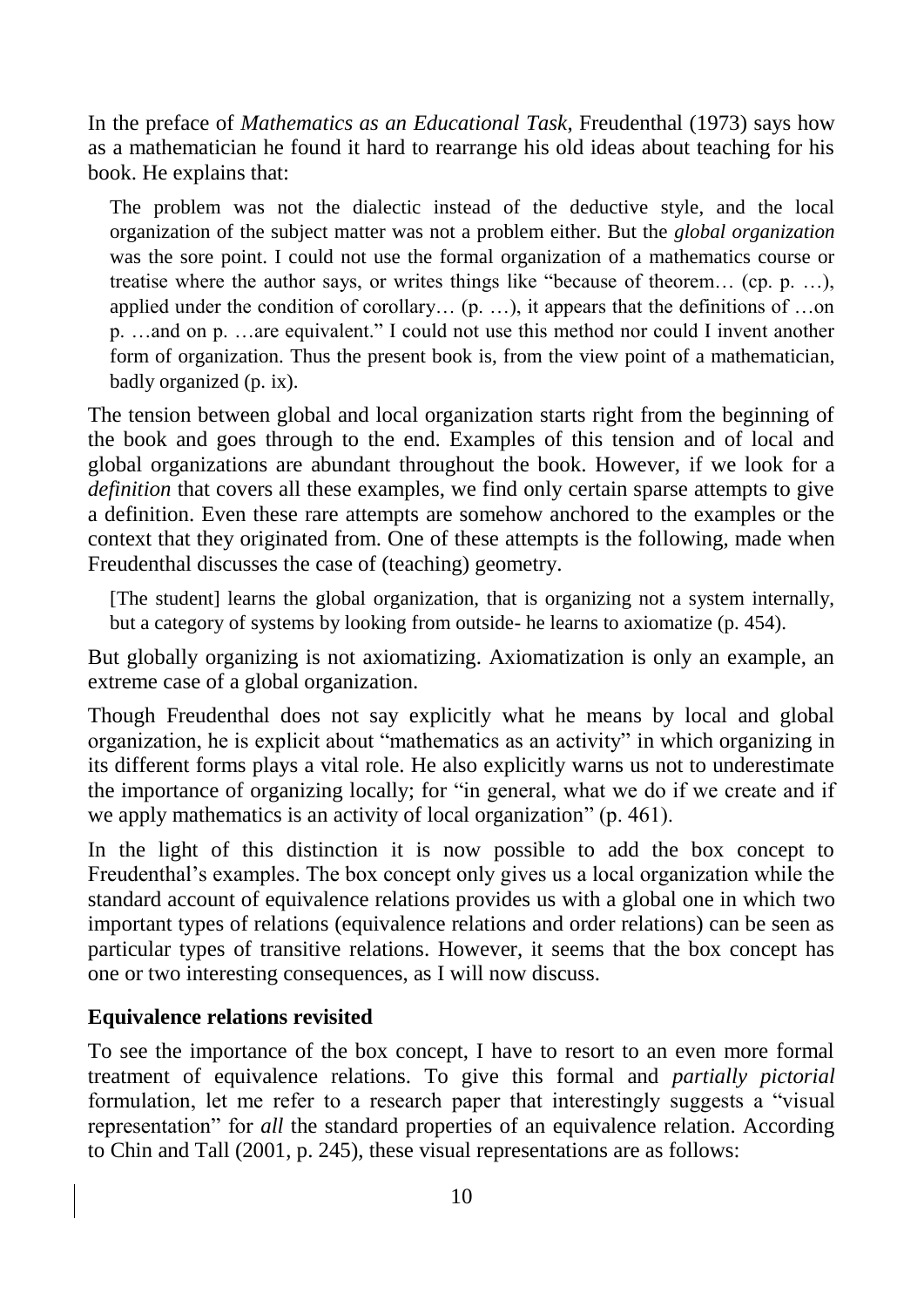

The first two (reflexivity and symmetry) have an easy visual representation than can also be found in the textbooks. But the visual representation of the transitive law is not given in the textbooks. Following the picture it reads:

The transitive law (a, b), (b, c)  $\in$  R implies (a, c)  $\in$  R is a little more sophisticated. (The transitive law moves horizontally from (a, b)—maintaining the second coordinate b—to the diagonal then vertically to the point (b, c), completing the rectangle to give the third point (a, c)) (ibid., p. 245).

Compare this complexity with the simplicity of the visual representation of the box concept:



#### **If (a, c) and (a, d) and (b, c) then (b, d) (Box concept)**

We only need a few pictures to see how, having reflexivity and the box concept, we can deduce symmetry:

|  |  | ○ ○ ○ ○ ○ ○ ○ ○ ○ ●         |  |  |  |
|--|--|-----------------------------|--|--|--|
|  |  | 0000000000                  |  |  |  |
|  |  | ○ ○ ○ ○ ○ ○ ○ ○ ● ○ ○       |  |  |  |
|  |  | 0 0 0 0 0 0 0 0 0 0         |  |  |  |
|  |  | ○ ○ ○ ○ ○ ○ ● ○ ○ ○ ○       |  |  |  |
|  |  | 0 0 0 0 0 0 0 0 0           |  |  |  |
|  |  | ○ ○ ○ ● ○ ○ ○ ○ ○ ○         |  |  |  |
|  |  | ○ ○ ● ○ ○ ○ ○ ○ ○ ○         |  |  |  |
|  |  | 0 0 0 0 0 0 0 0 0           |  |  |  |
|  |  | $\bullet$ 0 0 0 0 0 0 0 0 0 |  |  |  |
|  |  |                             |  |  |  |

**(a, b), (a, a), (b, b) (b, a) is the fourth are three corners of the box**

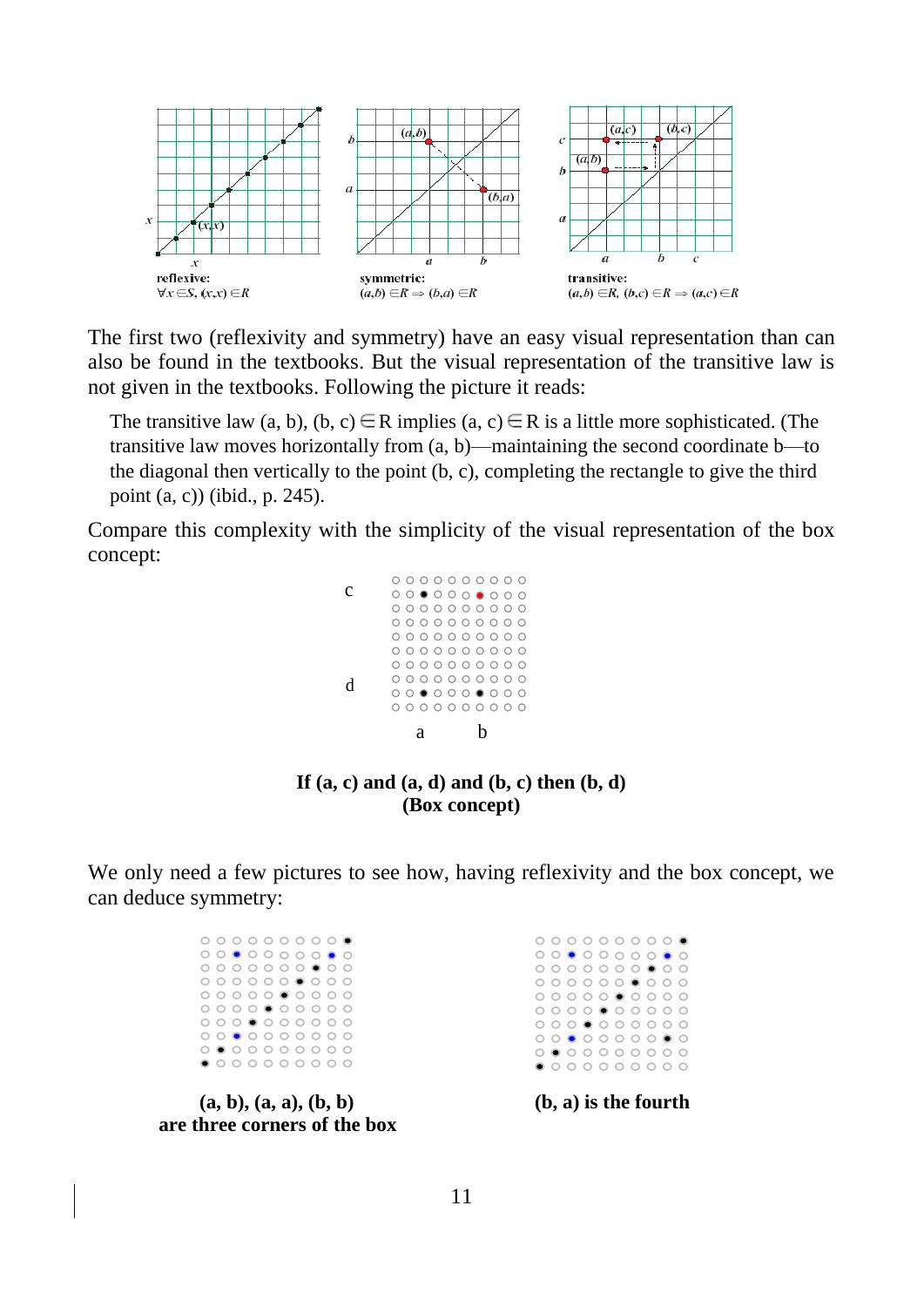### And transitivity:

|  | ○ ○ ○ ○ ○ ○ ○ ○ ○ <b>●</b>  |  |  |  |  |
|--|-----------------------------|--|--|--|--|
|  | ○ ○ ○ ○ ○ ○ ● ○ ○ ● ○       |  |  |  |  |
|  | ○ ○ ○ ○ ○ ○ ○ ○ ● ○ ○       |  |  |  |  |
|  | ○ ○ ○ ○ ○ ○ ○ ● ○ ○ ○       |  |  |  |  |
|  |                             |  |  |  |  |
|  | ○ ○ ○ ○ ○ ● ○ ○ ○ ○ ○       |  |  |  |  |
|  | ○ ○ ○ ● ○ ○ ○ ○ ○ ○         |  |  |  |  |
|  | ○ ○ ● ○ ○ ○ ○ ○ ○ ○         |  |  |  |  |
|  | ○ ● ○ ○ ○ ○ ○ ○ ○ ○ ○       |  |  |  |  |
|  | $\bullet$ 0 0 0 0 0 0 0 0 0 |  |  |  |  |

### $(a, b), (b, b), (b, c)$  (a, c) is the fourth  **are three corners of the box**

 $0000000000$  $0 0 0 0 0 0 0 0 0 0 0 0$  $0 0 0 0 0 0 0 0 0 0 0$  $0 0 0 0 0 0 0 0 0 0 0 0$  $00000000000$  $0000000000$  $0 0 0 0 0 0 0 0 0 0$  $0000000000$ 

It can also be seen that having the normative definition of equivalence relations, based on reflexivity, symmetry and transitivity, we can deduce the box concept. Hence, the standard definition of equivalence relations and the definition based on the box concept are *logically equivalent*, but they have two dramatically *different representations.* More importantly, having a simpler alternative representation of an equivalence relation calls into question one of Chin and Tall's hypotheses.

Regarding the visual representation of the standard account, Chin and Tall (ibid, p. 245) hypothesize that "the complexity of the visual representation" is a source of a "complete dichotomy between the notion of relation (interpreted as a subset of  $S \times S$ ) represented by pictures and the notion of the equivalence relation which is not". Accordingly, they suspected that that dichotomy inhibits students from grasping the notion of relation encompassing the notion of equivalence relation. However, the above figures show that the alleged source of the dichotomy, to a large extent depends on the standard way of defining equivalence relations. In other words, if we define an equivalence relation as a relation having the reflexive property and the box property, the source of the dichotomy would disappear, although the dichotomy itself remains. It is also worth stressing that it does not seem that using the box concept as one of the defining properties of equivalence relations could result in a better understanding of the subject, particularly because it does not look like there would be any mathematical relation for which the box concept is a convenient encapsulation.

## **CONCLUSION AND AFTERWORD**

In this paper, I have reported two early phases of my doctoral study. As mentioned above, the aim of the first phase was to lead lay students to define certain predetermined concepts, i.e. symmetry and transitivity. The Mad Dictator Task was initially designed as a "problem situation" serving this aim. However, the students' experience of the situation brought some of my unsuspected assumptions to the fore. That is, leading students to define certain predetermined concepts is tantamount to taking it for granted that (1) there are certain fixed concepts that the students are trying to negotiate, and (2) there is a fixed way of relating these concepts to each other. The preliminary study showed, however, that the Mad Dictator Task, despite being designed around an intended concept, fails to guarantee either of these taken-